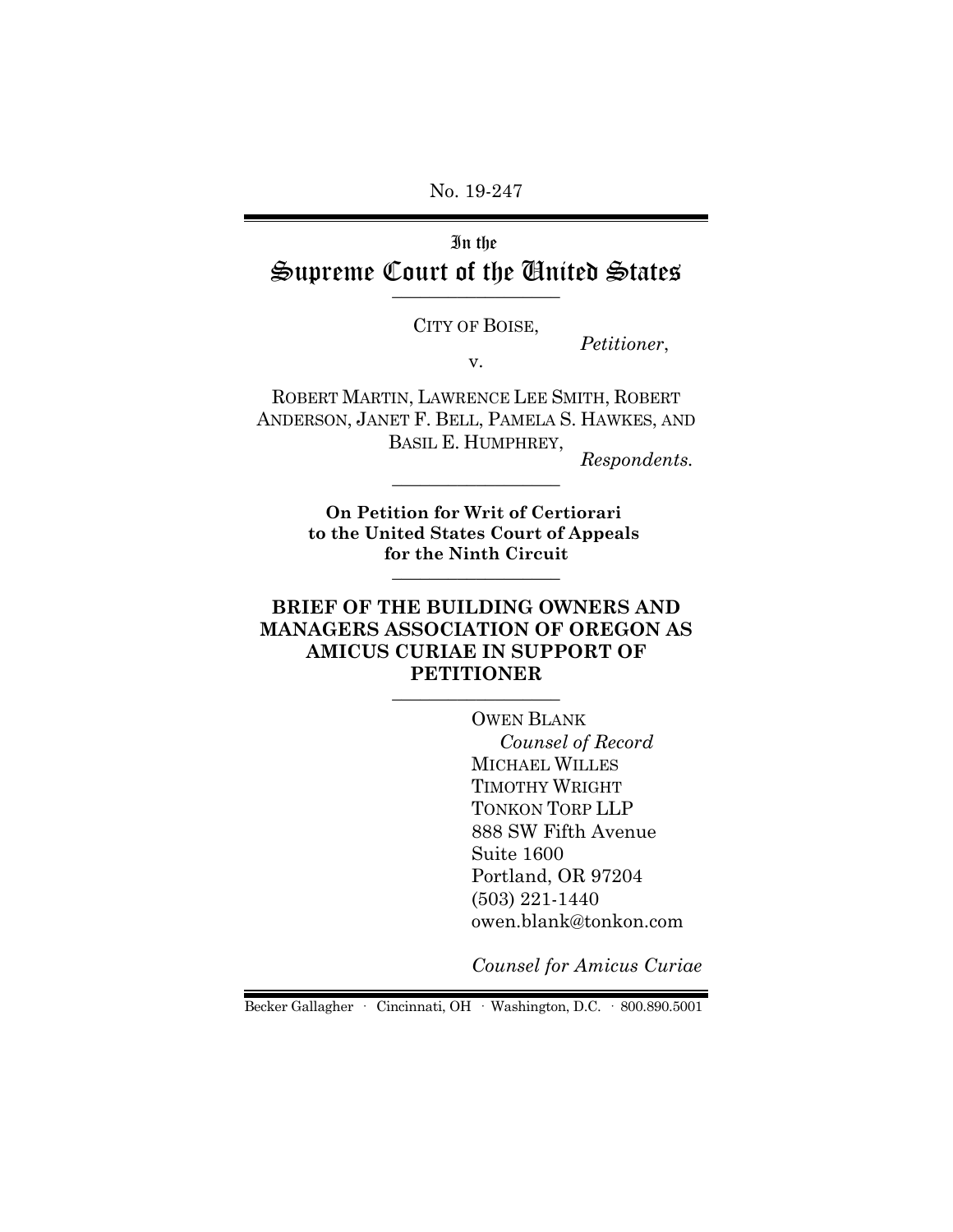## **TABLE OF CONTENTS**

|      | INTEREST OF AMICUS CURIAE  1                                                                                                                                               |  |
|------|----------------------------------------------------------------------------------------------------------------------------------------------------------------------------|--|
|      | <b>INTRODUCTION AND SUMMARY OF</b>                                                                                                                                         |  |
|      |                                                                                                                                                                            |  |
| I.   | THE HOLDING AND LOGIC OF MARTIN<br>THREATEN MUNICIPALITIES' ABILITY<br>TO REGULATE UNSAFE CONDITIONS3                                                                      |  |
| II.  | OREGON IS IN THE MIDST OF A<br>HOMELESSNESS CRISIS, WHICH HAS<br>ONLY GROWN MORE SEVERE SINCE                                                                              |  |
|      | A. By objective measures, communities<br>throughout Oregon have high levels of<br>homelessness, the effects of which<br>prejudice public health and safety $\dots \dots 6$ |  |
|      | B. BOMA Oregon members feel the effects of<br>the homelessness crisis beyond financial                                                                                     |  |
| III. | MARTIN PLACES BOMA OREGON<br>MEMBERS IN AN UNTENABLE POSITION<br>. 11<br>.                                                                                                 |  |
|      |                                                                                                                                                                            |  |
|      |                                                                                                                                                                            |  |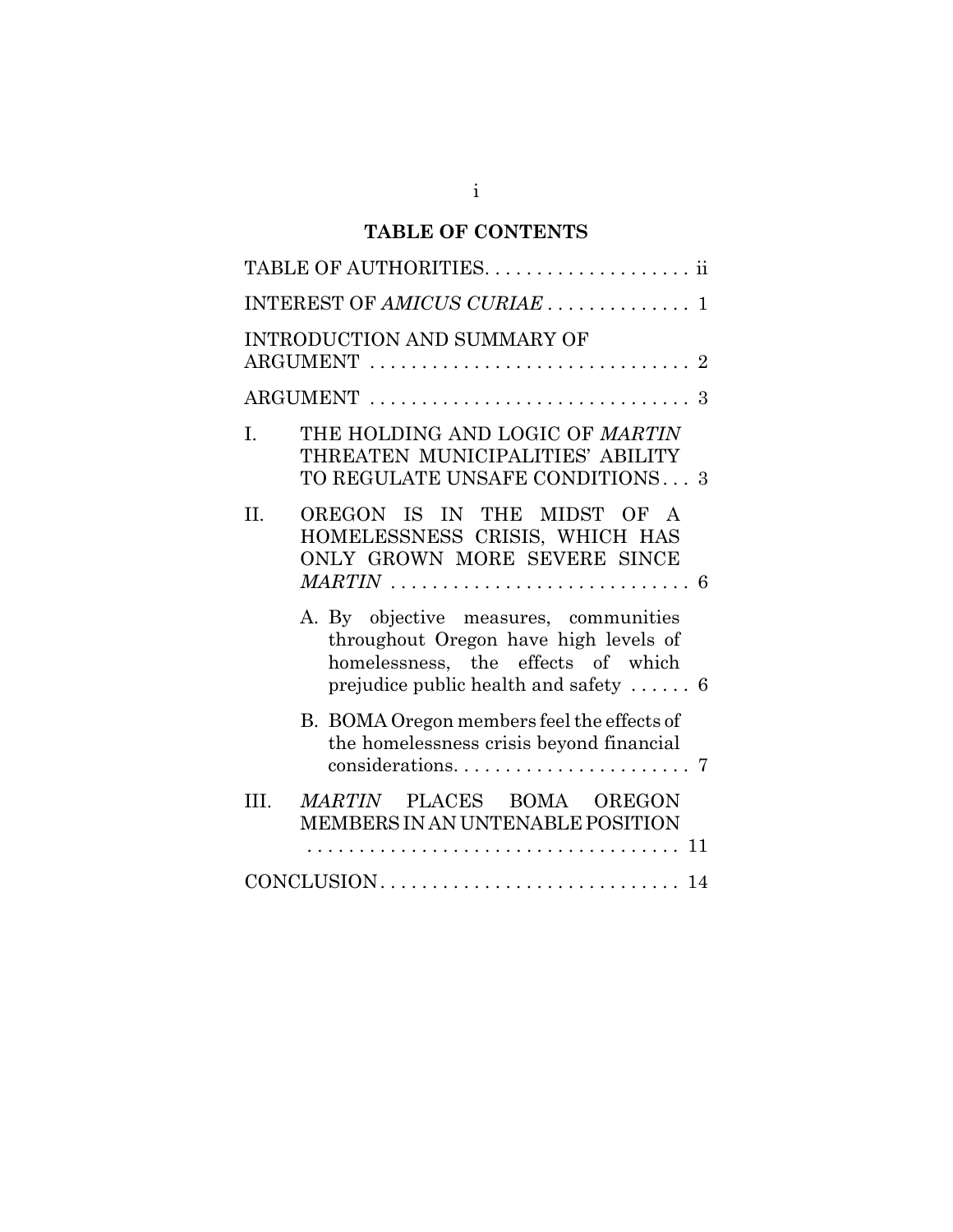## **TABLE OF AUTHORITIES**

## **CASES**

| Blake v. City of Grants Pass,<br>No. 18-cv-01823, 2019 WL 3717800                        |  |  |
|------------------------------------------------------------------------------------------|--|--|
| Harris v. Sanders,<br>919 P.2d 512 (Or. Ct. App. 1996) $\ldots \ldots \ldots \ldots 12$  |  |  |
| Jones v. City of Los Angeles,<br>444 F.3d 1118 (9th Cir. 2006), vacated,                 |  |  |
| Marsh v. McLaughlin,                                                                     |  |  |
| Martin v. City of Boise,<br>902 F.3d 1031 (9th Cir. 2018),<br>amended and superseded by, |  |  |
| Martin v. City of Boise,<br>920 F.3d 584 (9th Cir. 2019). <i>passim</i>                  |  |  |
| O'Callaghan v. City of Portland,<br>736 F. Appx. 704 (9th Cir. 2018)  3, 4               |  |  |
| Olson v. Chuck,                                                                          |  |  |
| Sims v. Besaw's Cafe,<br>997 P.2d 201 (Or. Ct. App. 2000) 12                             |  |  |
| <b>CONSTITUTION</b>                                                                      |  |  |
|                                                                                          |  |  |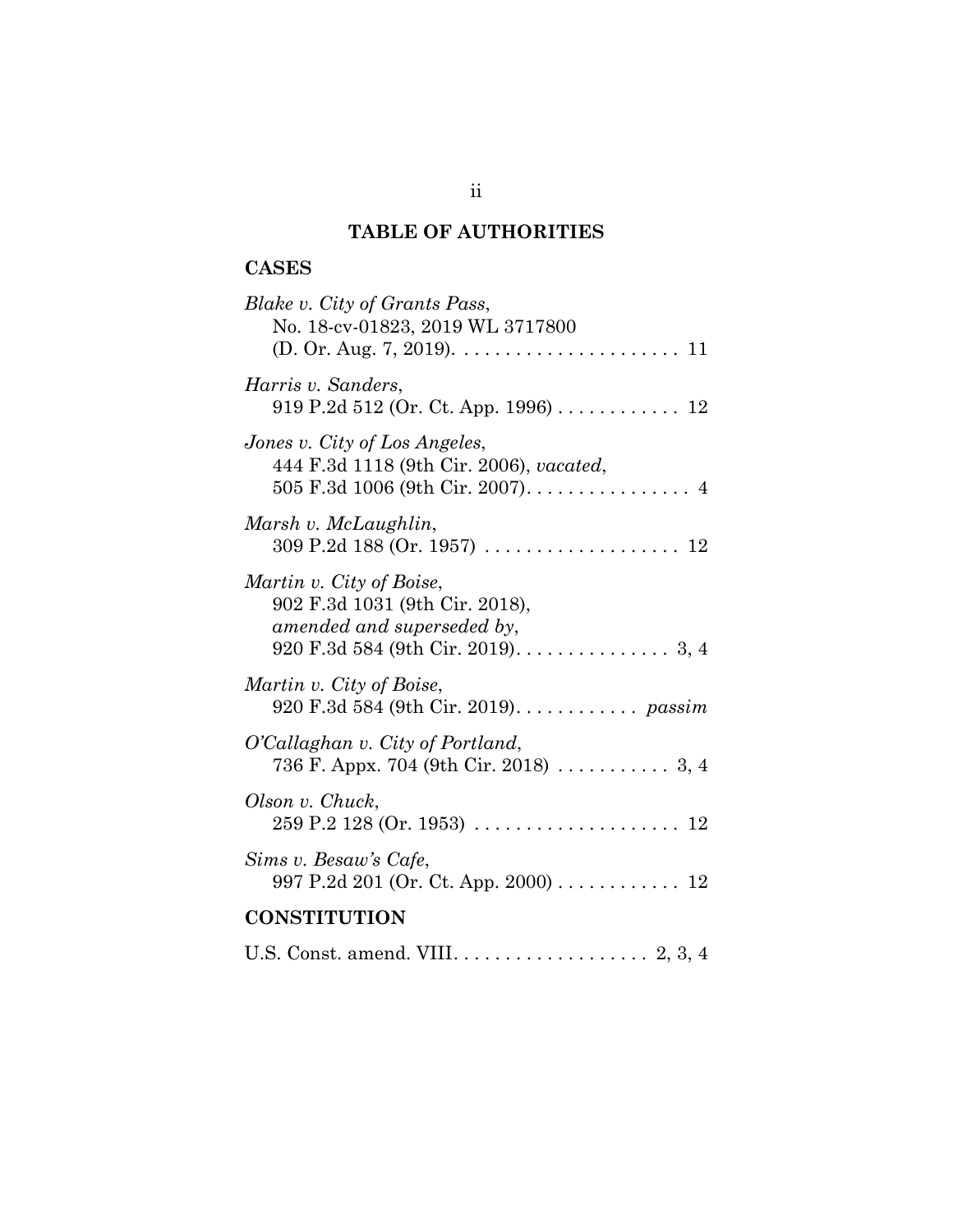## **CODES**

| Eugene City Code $\S 7.375(2) \ldots \ldots \ldots \ldots \ldots 12$        |
|-----------------------------------------------------------------------------|
| Eugene City Code $\S 7.375(3) \ldots \ldots \ldots \ldots \ldots \ldots 12$ |
|                                                                             |
|                                                                             |
|                                                                             |
| Salem Code of Ordinances $\S 78.220(a)$ 12                                  |
| Salem Code of Ordinances $\S$ 78.220(b)  12                                 |

## **OTHER AUTHORITIES**

| Everton Bailey Jr., Malfunctioning Stove Sparks                                                                                         |
|-----------------------------------------------------------------------------------------------------------------------------------------|
| Fire, Burning Portland Homeless Camp,                                                                                                   |
| <i>Neighboring House</i> (Oregon Live Posted Dec. 6,                                                                                    |
| 2016; Updated Jan. 9, 2019),                                                                                                            |
|                                                                                                                                         |
| City of Portland, Or. City Budget Off., 2019<br>Portland Insights Survey (Aug. 2019),<br>https://www.portlandoregon.gov/cbo/article/740 |
|                                                                                                                                         |
| Downtown Portland, Or. Clean & Safe Dist.,<br>Internal Cleaning Statistics, $2016-2019$ $\ldots$                                        |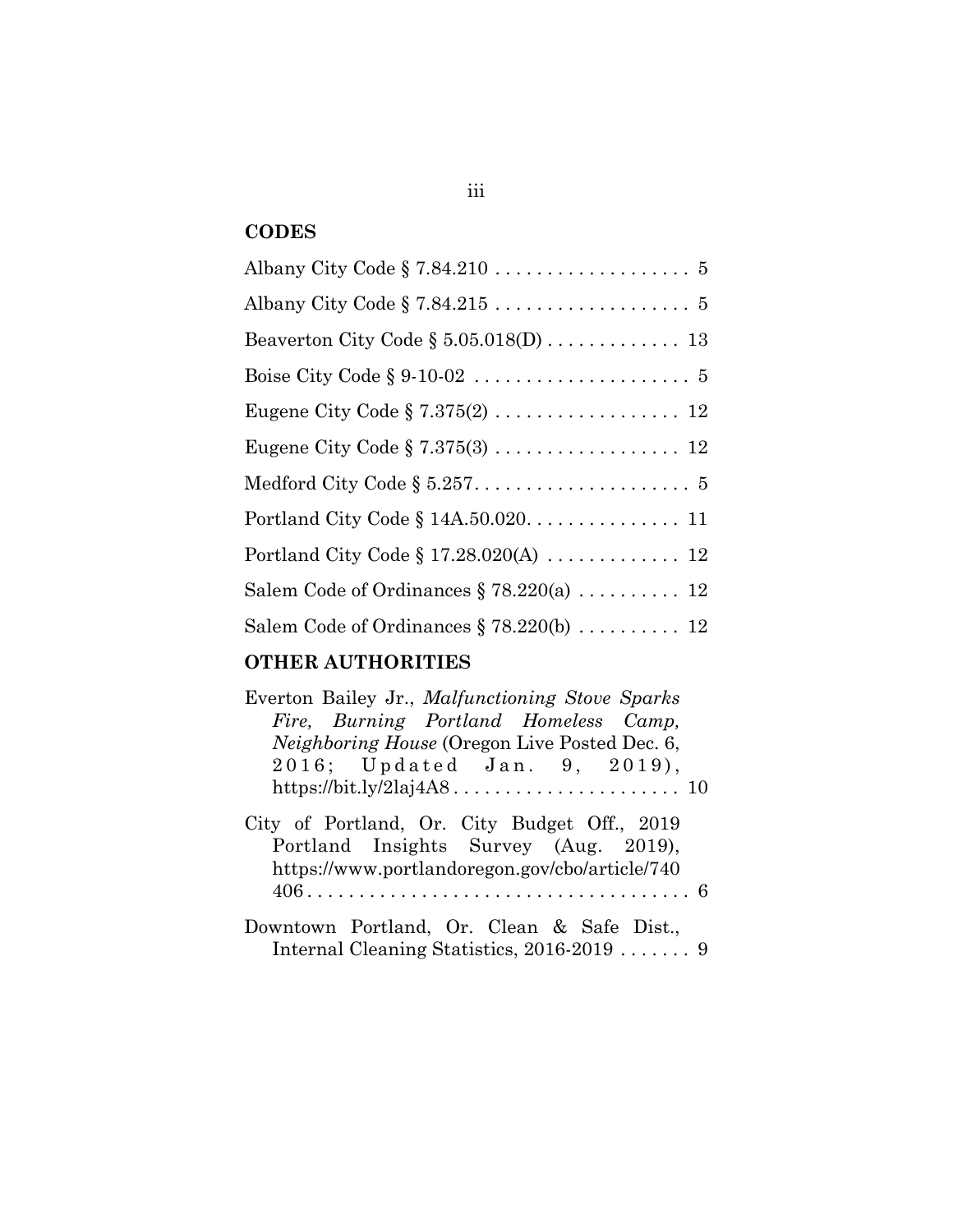| Downtown Portland, Or. Clean & Safe Dist., Yearly<br>Clean & Safe Program Statistics,<br>http://cleanandsafepdx.com/cleaning-security/                                                  |
|-----------------------------------------------------------------------------------------------------------------------------------------------------------------------------------------|
|                                                                                                                                                                                         |
| Brittany Falkers, <i>Portland Fire &amp; Rescue Has</i><br>Responded to More Than 1000 Homeless-Related<br>Fires in Last 3 Years, KGW (July 30, 2019),                                  |
| Lane Cty., Or., 2019 Point in Time Count Rep. (May<br>2019), https://www.lanecounty.org/cms/one.aspx                                                                                    |
| Multnomah Cty., Or., Joint Off. of Homeless Servs.,<br>2019 Point-in-Time Count of Homelessness in<br>Portland/Gresham/Multnomah Cty., Or.,                                             |
| U.S. Dep't of Housing & Urb. Dev., 2018 Ann.<br>Homeless Assessment Rep. to Congress (Dec.<br>2018), https://files.hudexchange.info/resou<br>rces/documents/2018-AHAR-Part-1.pdf $2, 6$ |
| Maggie Vespa, Portland Police Will Not Cite<br>Homeless for Sleeping on Streets, Citing Court<br>Ruling, KGW (Sept. 7, 2018),                                                           |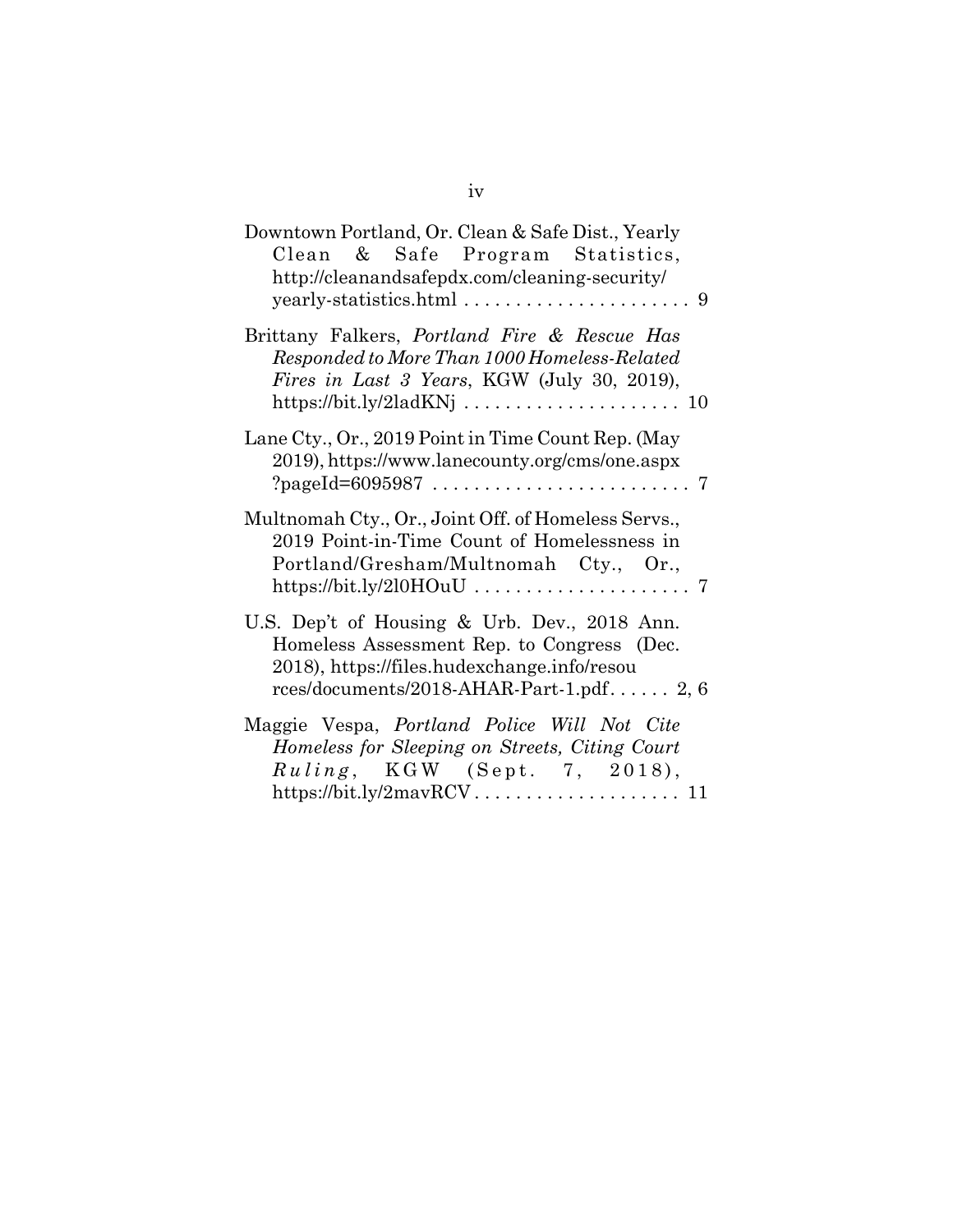#### **INTEREST OF** *AMICUS CURIAE*

*Amicus curiae* Building Owners and Managers Association of Oregon ("BOMA Oregon") is the leading commercial real estate membership organization in Oregon. Founded in 1915, BOMA Oregon serves more than 50 million square feet of office, retail, medical, and industrial space throughout the state. The commercial real estate industry is a significant engine of economic growth. It supplies jobs in addition to space where businesses of all sizes can operate. Through advocacy and impact litigation, BOMA Oregon promotes its core values of accountability, collaboration, engagement, ethics, leadership, and professionalism.<sup>1</sup>

On a daily basis, BOMA Oregon's members address the human tragedy of those experiencing homelessness. By filing this brief, BOMA Oregon desires to illustrate the current state of the homelessness crisis in Oregon and specific unforeseen consequences of the lower court's decision.

<sup>1</sup> Pursuant to Rule 37.6, *amicus* affirms that no counsel for any party authored this brief in whole or in part and that no person other than *amicus*, its members, or its counsel made a monetary contribution to its preparation or submission. Counsel of record for all parties received notice at least 10 days before the due date of the intention of *amicus* to file this brief. All parties have filed blanket consents to the filing of *amicus curiae* briefs with the Clerk.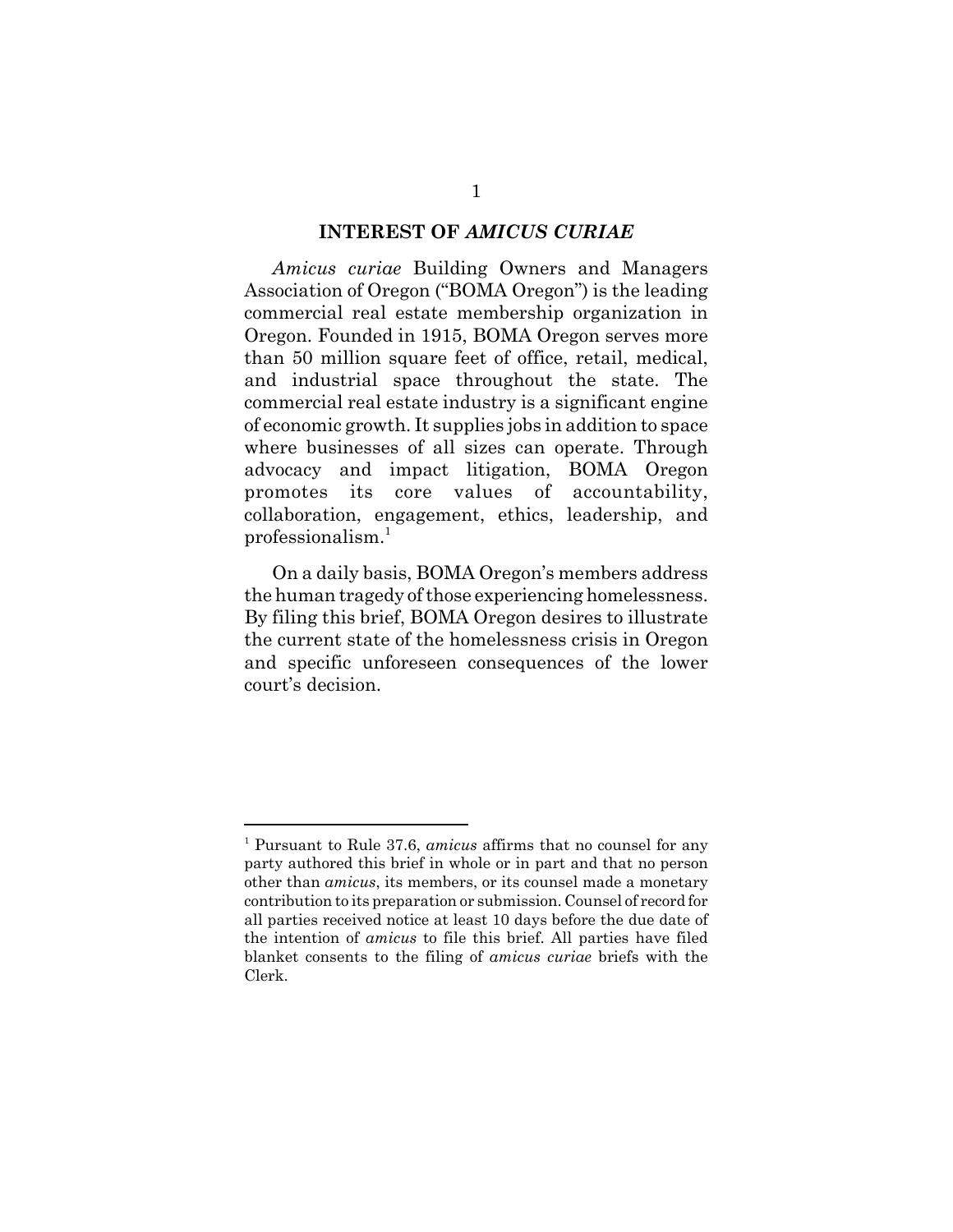### **INTRODUCTION AND SUMMARY OF ARGUMENT**

After emergency workers and service providers, the members of BOMA Oregon and their tenants have perhaps more contact with individuals experiencing homelessness than any other group in the State of Oregon. BOMA Oregon and its members have a long history of advocating on behalf of the homeless and of supporting policies, programs, and charitable organizations that seek to break the cycle of poverty. The Ninth Circuit's decision in *Martin v. City of Boise* offers no solutions for the homelessness crisis that has gripped much of the west coast of the United States.

*First*, *Martin* reads the Eighth Amendment's protections against cruel and unusual punishment too broadly. As predicted, the precedent is already being pressed into service to invalidate ordinances that allow municipalities to protect the health and safety of their residents.

*Second*, data show the depths of the homelessness crisis in Oregon, which, of the fifty states, had the third-highest rate of homelessness in  $2018$ .<sup>2</sup> BOMA Oregon draws the Court's attention to the public-safety and sanitation problems that businesses and residents throughout the state already endure. Not only do they bear witness to the human toll exacted by the homelessness crisis, they also lose business, employees,

<sup>&</sup>lt;sup>2</sup> U.S. Dep't of Housing & Urb. Dev., 2018 Ann. Homeless Assessment Rep. to Congress 24 (Dec. 2018), https://files.hudexchange.info/resources/documents/2018-AHAR-Part-1.pdf [hereinafter AHAR].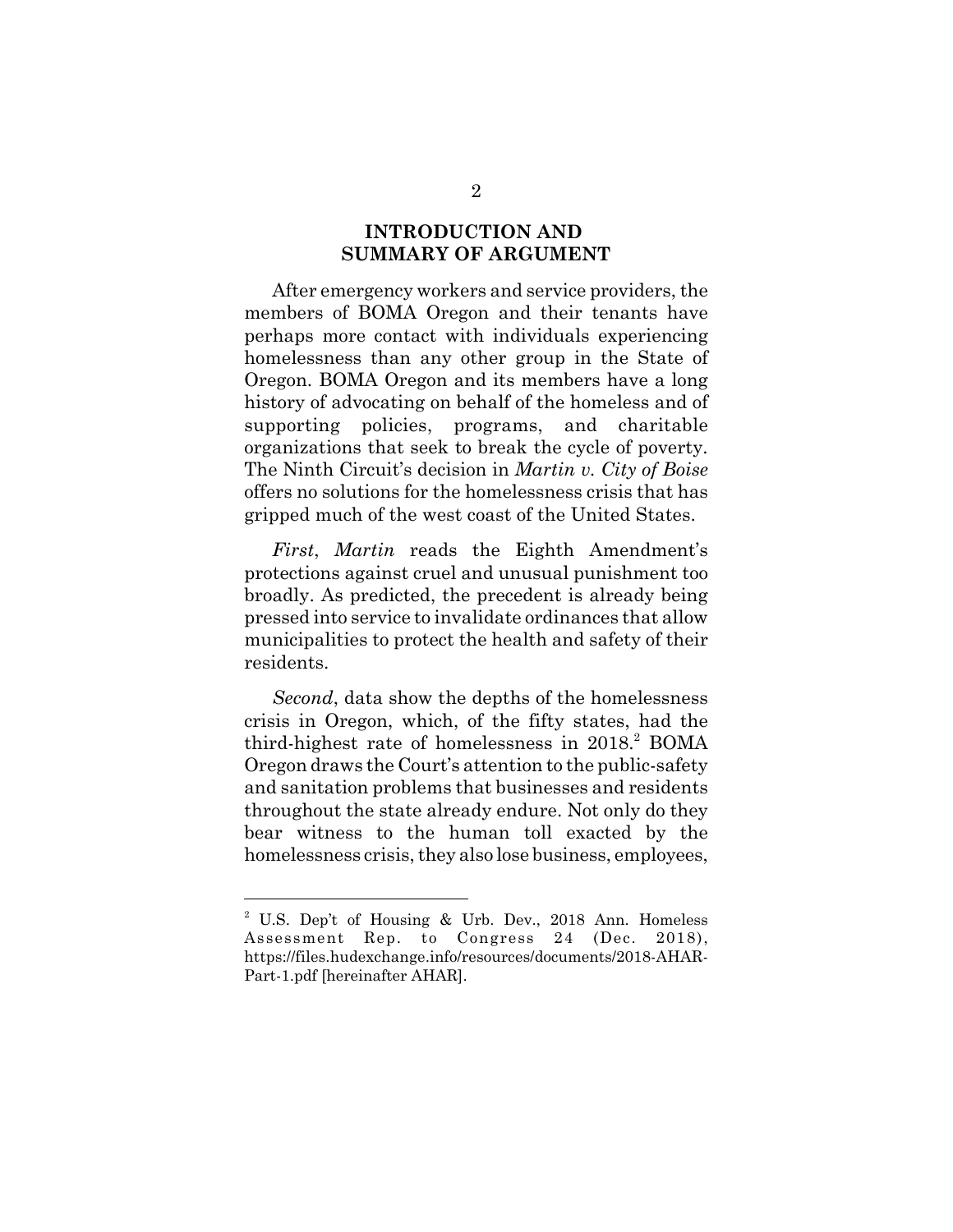and peace of mind. *Martin* assures that conditions will deteriorate for whole communities if it remains the law of the Ninth Circuit.

*Finally*, the panel's decision fails to anticipate the legal ramifications of its logic and holding. Under Oregon law and local ordinances, property owners may be subject to increased liabilities because they have fewer tools to address encampments on property that they are required to keep in good condition.

Accordingly, BOMA Oregon supports the City of Boise's petition for a writ of certiorari.

#### **ARGUMENT**

## **I. THE HOLDING AND LOGIC OF** *MARTIN* **THREATEN MUNICIPALITIES' ABILITY TO REGULATE UNSAFE CONDITIONS.**

Two days after deciding *Martin*, the same Ninth Circuit panelists held in another case that a U.S. District Court had erred in denying a "Motion to Declare" City of Portland, Oregon's prohibition on camping unconstitutional. *O'Callaghan v. City of Portland*, 736 F. Appx. 704, 705 (9th Cir. 2018) (Op. Berzon, Watford, & Owens, JJ.). Whereas they had held in *Martin* that "an ordinance violates the Eighth Amendment insofar as it *imposes criminal sanctions* against homeless individuals for sleeping outdoors, on public property, when no alternative shelter is available to them," 902 F.3d 1031, 1035 (emphasis added), the holding underwent a subtle expansion when restated in *O'Callaghan*: "We recently held that a city ordinance *prohibiting* individuals from sleeping outside on public property may violate the Eighth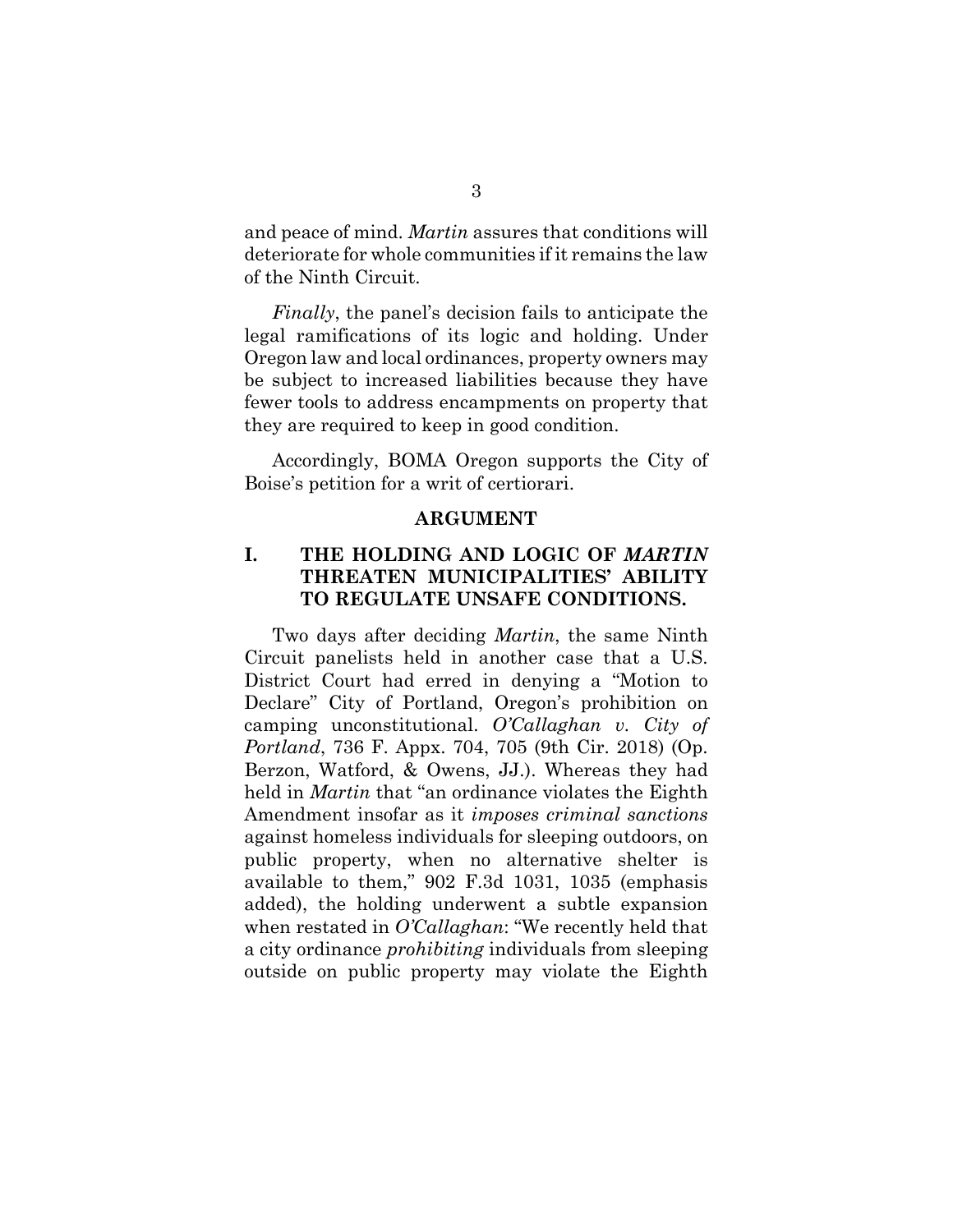Amendment when enforced against homeless individuals who have no access to alternative shelter." 736 F. Appx. at 705 (emphasis added) (citing *Martin*, 902 F.3d at 1035; *Jones v. City of Los Angeles*, 444 F.3d 1118, 1138 (9th Cir. 2006), *vacated*, 505 F.3d 1006 (9th Cir.  $2007$ )).<sup>3</sup>

The City of Boise's petition for a writ of certiorari raises critical issues about the Eighth Amendment's reach and practical effects on communities throughout the Ninth Circuit. Though *Martin* asserts that its "holding is a narrow one," the decision revives language from *Jones* for the proposition "'that the Eighth Amendment prohibits the state from punishing an involuntary act or condition if it is the unavoidable consequence of one's status or being.'" *Martin*, 920 F.3d at 616 (quoting 444 F.3d at 1135).

The concerns Judge Milan Smith expressed in a dissent from the circuit's denial of rehearing *Martin* en banc resonate with BOMA Oregon's members:

As if the panel's actual holding wasn't concerning enough, the logic of the panel's opinion reaches even further in scope. The opinion reasons that because 'resisting the need to . . . engage in [] life-sustaining activities is impossible,' punishing the homeless for engaging in those actions in public violates the Eighth Amendment. What else is a life-sustaining activity? Surely bodily functions.

<sup>3</sup> The original opinion in *Martin*, 902 F.3d 1031, was amended and superseded at 920 F.3d 584 (2019). The holding did not change.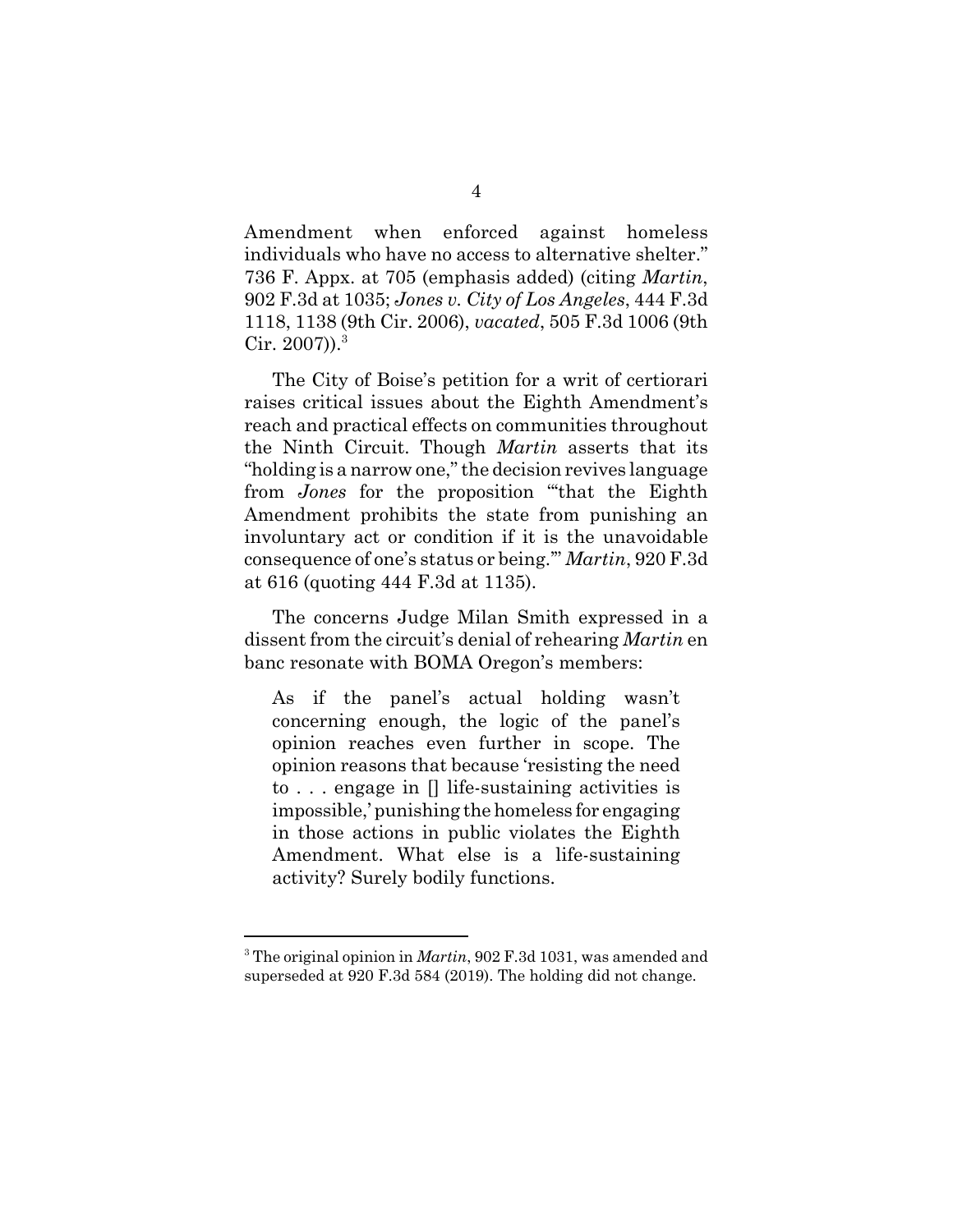*Martin*, 920 F.3d at 596 (M. Smith, J., dissenting from denial of rehearing en banc) (omissions in original).

By establishing such a broad precedent, Judge Smith reasoned, the panel not only doomed ordinances similar to Boise's,<sup>4</sup> but other generally applicable public-health and -safety laws too. These may include prohibitions on public urination and defecation. Likewise, "[t]he panel's reasoning also casts doubt on . . . laws restricting drug paraphernalia, for the use of hypodermic needles and the like is no less involuntary for the homeless suffering from the scourge of addiction than is . . . sleeping in public." *Id.*

In short, the panel "crafted a holding that has begun wreaking havoc on local governments, residents, and businesses throughout [the] circuit." *Id.* at 590.

<sup>4</sup> *Compare*, *e.g.*, Albany City Code §§ 7.84.210, 7.84.215 (providing that it is a violation to "camp in or upon any sidewalk, street, alley, lane, public right-of-way, park or any other publicly owned property or under any bridge or viaduct, unless otherwise allowed by declaration of the City Manager or his/her designee in emergency situations") & Medford City Code § 5.257 (providing that it is a violation to "camp in or upon any sidewalk, street, alley, lane, public right-of-way, park, or any other publicly-owned property or under any bridge or viaduct, unless otherwise specifically authorized by this code or by declaration of the Mayor in emergency circumstances"), *with* Boise City Code § 9-10-02 (quoted in *Martin*, 920 F.3d at 603) (providing that it is a misdemeanor to use "any of the streets, sidewalks, parks, or public places as a camping place at any time").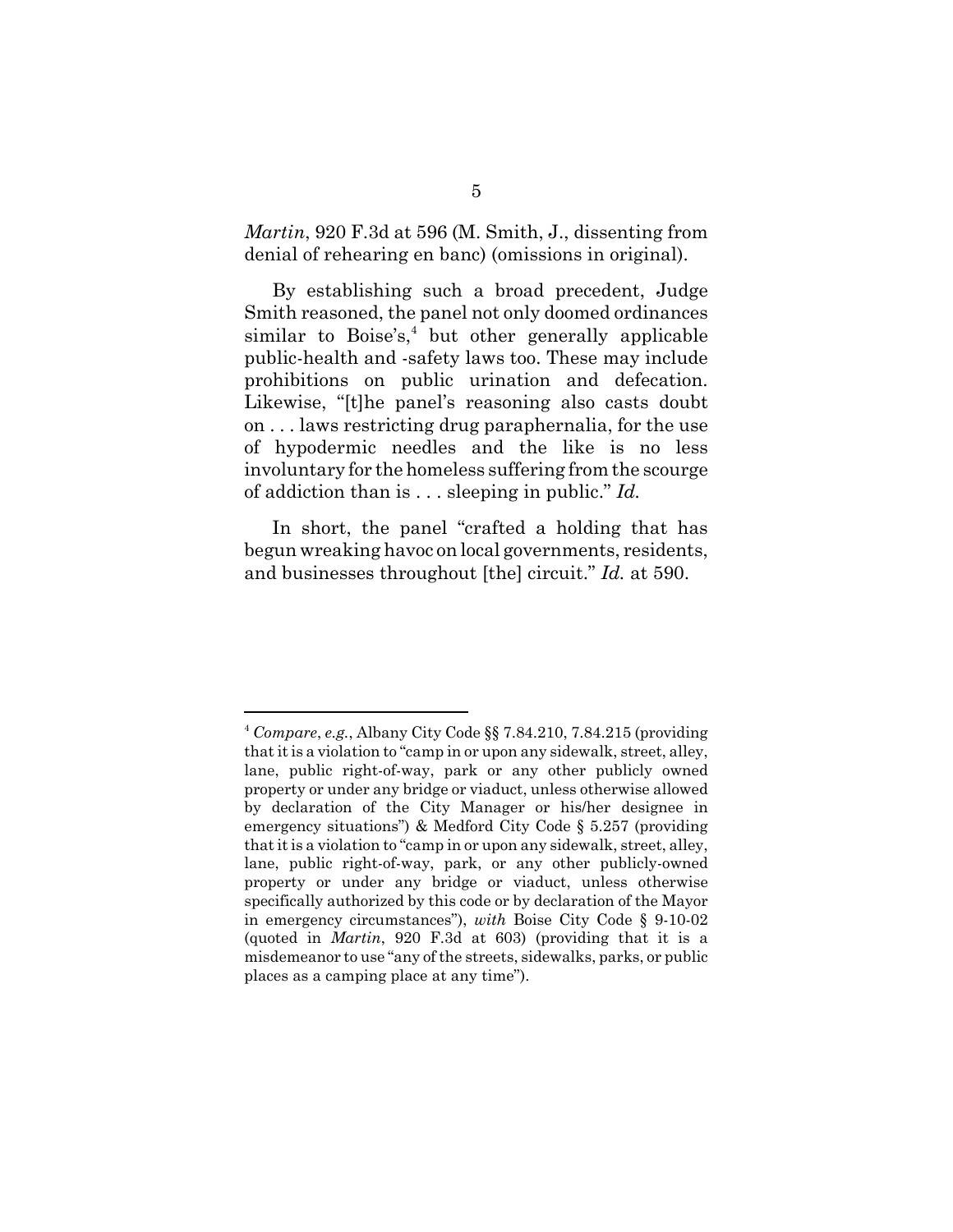## **II. OREGON IS IN THE MIDST OF A HOMELESSNESS CRISIS, WHICH HAS ONLY GROWN MORE SEVERE SINCE** *MARTIN***.**

## **A. By objective measures, communities throughout Oregon have high levels of homelessness, the effects of which prejudice public health and safety.**

According to the 2018 Annual Homeless Assessment Report, published by the Department of Housing and Urban Development ("HUD"), Oregon, Hawaii, and California, "had the highest rates of individuals experiencing homelessness, [each] with 50 or more individuals experiencing homelessness per 10,000 individuals."<sup>5</sup> The severity of the issue comes into greater focus at the local level. A City of Portland survey published in August 2019 revealed that respondents across every racial and age group viewed homelessness as the biggest challenge facing the city. They cited homelessness throughout the survey, including listing it "as the reason why people moved and why people did not participate in Parks programs."6

Data support those respondents' concerns. For example, the 2019 Portland State University Point-in-Time Analysis, which provides an annual count of "people . . . sleeping outdoors, in public spaces, vehicles

 $5$  AHAR at 24.

<sup>6</sup> City of Portland, Or. City Budget Off., 2019 Portland Insights Survey 3 (Aug. 2019), https://www.portlandoregon.gov/cbo/article /740406.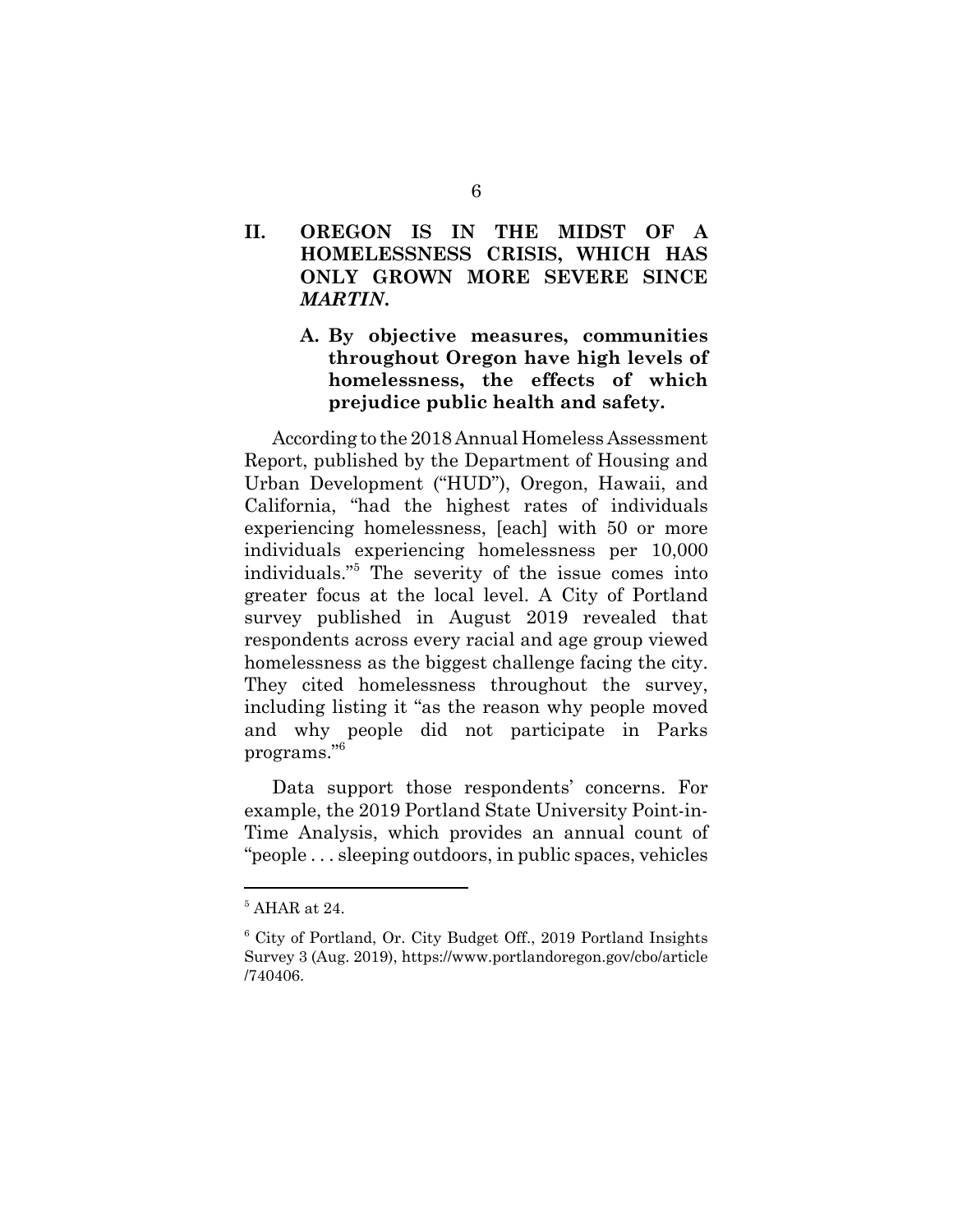and places not meant for human habitation," showed an increase in that population to  $2037$ .<sup>7</sup> That is a  $22.1\%$  increase from the last count, conducted in 2017.<sup>8</sup> Moreover, due to a decrease in the number of people "in shelter and transitional housing," the percentage of the HUD homeless population that is unsheltered increased to  $50.7\%$ .

The crisis is not limited to Oregon's most-populous city. Lane County, which includes Eugene and more rural areas, this year counted 2165 people experiencing homelessness, including  $1633$  unsheltered people.<sup>10</sup> That represents a 32% year-over-year increase in the total number of people experiencing homelessness "and a 44% increase in the number of people experiencing unsheltered homelessness."11

### **B. BOMA Oregon members feel the effects of the homelessness crisis beyond financial considerations.**

BOMA Oregon members bear a significant cost associated with unregulated camping. They lose business and now spend more on security and cleanup as the homelessness crisis reaches new extremes. But

<sup>&</sup>lt;sup>7</sup> Multnomah Cty., Or., Joint Off. of Homeless Servs., 2019 Pointin-Time Count of Homelessness in Portland/Gresham/Multnomah Cty., Or. 7, https://bit.ly/2l0HOuU.

<sup>8</sup> *Id.* 

 $9$   $Id.$ 

 $10$  Lane Cty., Or., 2019 Point in Time Count Rep. 3 (May 2019). https://www.lanecounty.org/cms/one.aspx?pageId=6095987.

 $11$  *Id.*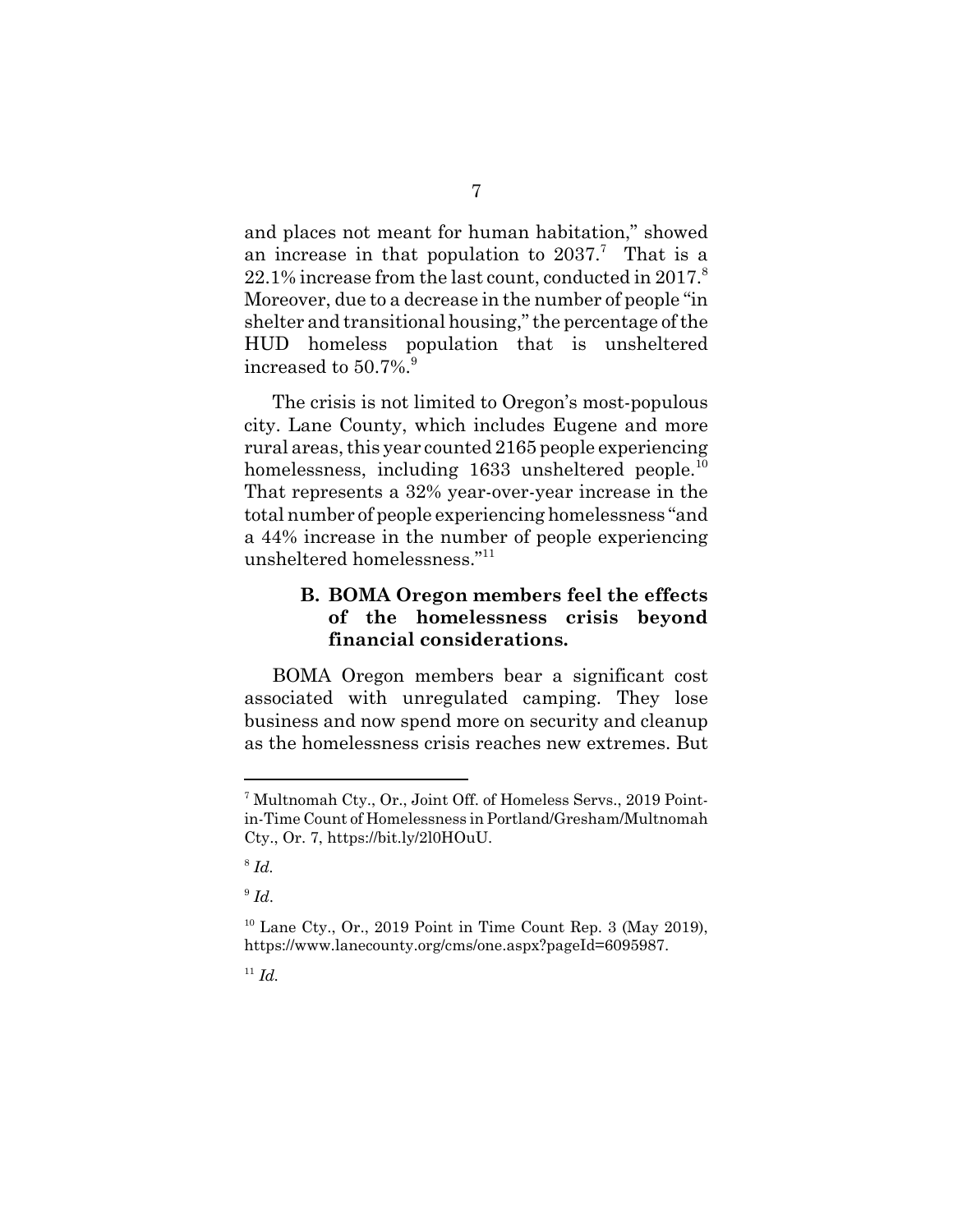the concerns of BOMA Oregon members extend beyond profitability; community health and public safety are under threat too.

Members of BOMA Oregon own and manage buildings with street-level commercial storefronts all over the state. Building out one of these locales is a significant capital expenditure and a source of good jobs. One BOMA Oregon member reports that a retailer recently expressed interest in building out a large ground-floor space. After an initial analysis, however, the potential tenant scuttled the multimillion-dollar project because the near-constant presence of people sleeping in adjacent public areas proved too great a risk.

Another building manager considers certain properties "virtually unleasable" due to the same considerations. That company has had a building in its portfolio with an 85%-plus vacancy rate for years.

Numerous businesses have already abandoned the downtown core of cities like Portland. Survey data document countless lost customers and employees due to homeless individuals who refuse to vacate nearby public spaces. Businesses that remain in downtown areas now foot the cost of additional security measures, such as reinforced doors, alarm systems, and guards. Security expenses have grown along with the homeless population. One BOMA Oregon member, for example, assumed management of a property in 2008, where a part-time security guard worked for twenty-nine hours a week, primarily greeting guests. By 2017, security services were on the premises forty-nine hours a week, and that number has now reached sixty-nine hours a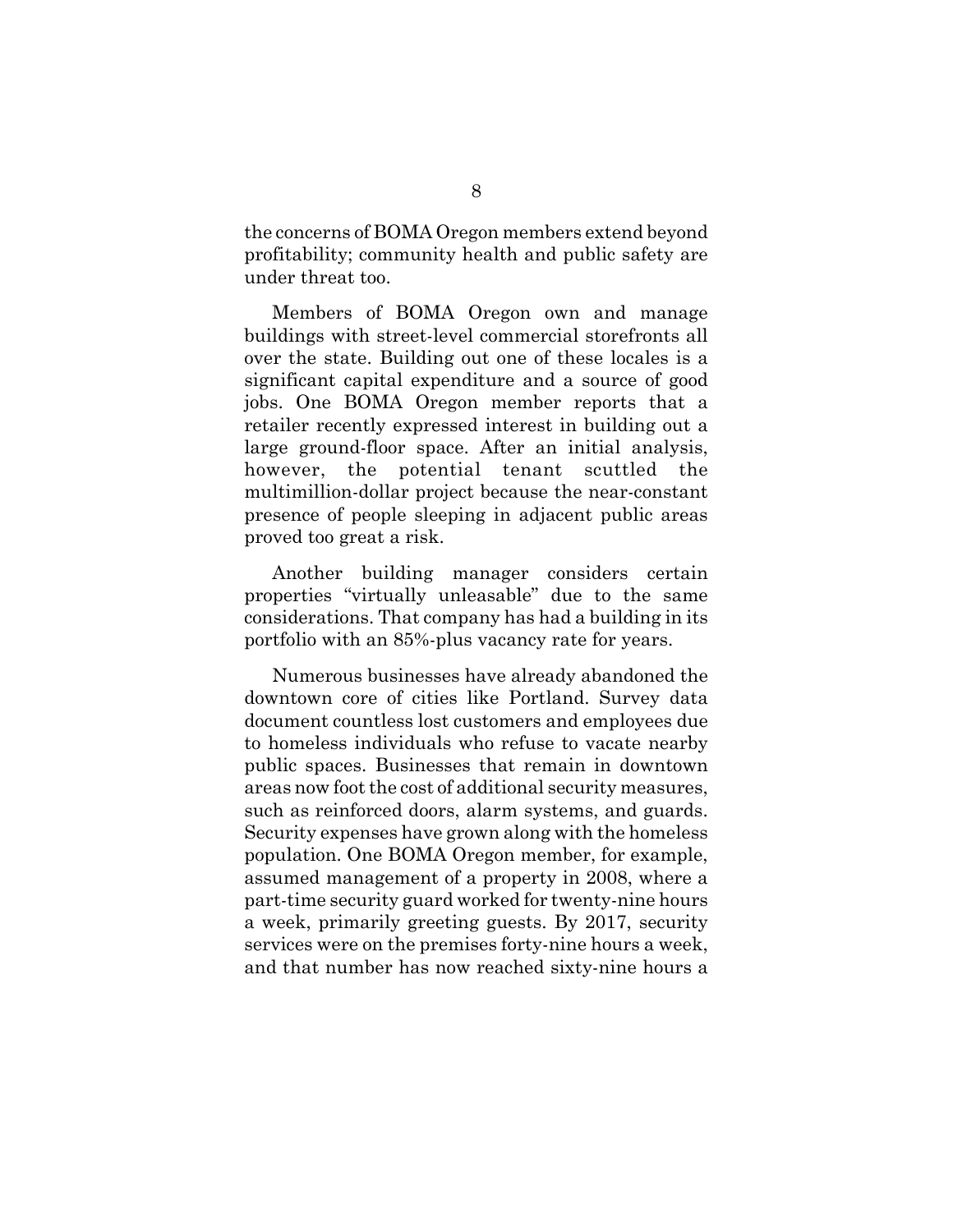week to ensure, among other things, that people do not sleep in the building's vestibules. Businesses have also adapted how they operate—locking down facilities during business hours, closing earlier, and shifting staff responsibilities to ensure their physical safety.

Then there are the additional cleanup costs. A BOMA Oregon member, for example, reports having to engage cleaning services to clear the perimeter of a redevelopment property three times a week due to pervasive encampments there. Over the last two years, combined additional cleaning and security costs for the property—which is still not open to tenants—have totaled more than \$45,000. In 2017, another property owner spent \$5705 to clear brush from a popular area for encampments in order to allow specialized cleaning crews—for a total of more than \$3800—to haul away needles and human feces. The property owner will repeat the process this year.

Communities are now forced to manage a startling volume of dangerous waste. Crews in downtown Portland cleared 52,048, 51,886, and 55,828 biohazards, in 2016, 2017, and 2018, respectively.<sup>12</sup> The needle clean-up counts for the same period were 16,822, 27,787, and 38,394, respectively.13 This year, without adjusting for seasonal variation, crews are on

<sup>&</sup>lt;sup>12</sup> Downtown Portland, Or. Clean & Safe Dist., Internal Cleaning Statistics, 2016–2019, available to Counsel; *see also* Yearly Clean & Safe Program Statistics, http://cleanandsafepdx.com/cleaningsecurity/yearly-statistics.html. The term 'biohazard" primarily consists of human waste.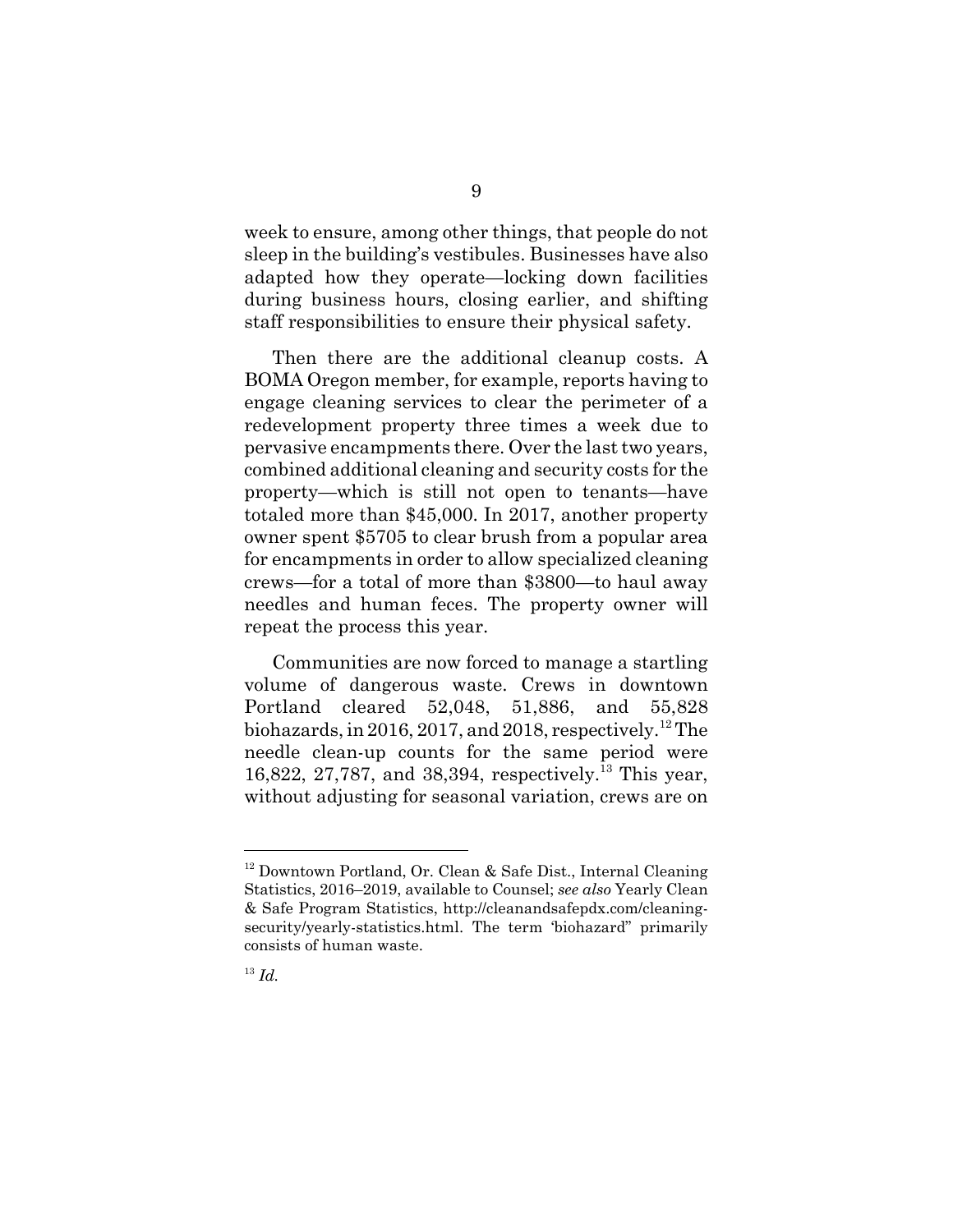track to remove 54,639 biohazards and 35,872 needles from the sidewalks and streets.<sup>14</sup>

Although the prevalence of these waste products presents clear public-health concerns, the increase of encampments of homelessness individuals threatens public safety in still more fundamental ways. Over a three-year period ended July 28, 2019, Portland Fire & Rescue "responded to a total of 1170 homeless-related fires"—on average, more than one response per day.<sup>15</sup> People experiencing homelessness need heat to keep warm and cook. But open flames near tarps, tents, and other belongings made from synthetic materials endanger not only those who reside in encampments but also nearby structures and their occupants.<sup>16</sup>

The members of BOMA Oregon are concerned with more than the profitability of their commercial properties. Local governments need certainty that they can regulate activities that threaten the health and safety of the entire community.

<sup>14</sup> *Id.*

<sup>15</sup> Brittany Falkers, *Portland Fire & Rescue Has Responded to More Than 1000 Homeless-Related Fires in Last 3 Years*, KGW (July 30, 2019), https://bit.ly/2ladKNj.

 $16$  For example, on December 6, 2016, a malfunctioning camp stove sparked a fire in a long-term encampment near Legacy Emmanuel Medical Center, according to Portland Fire & Rescue. Although no one was injured, the blaze damaged nearby buildings, including a law office. Everton Bailey Jr., *Malfunctioning Stove Sparks Fire, Burning Portland Homeless Camp, Neighboring House* (Oregon Live Posted Dec. 6, 2016; Updated Jan. 9, 2019), https://bit.ly/2laj4A8.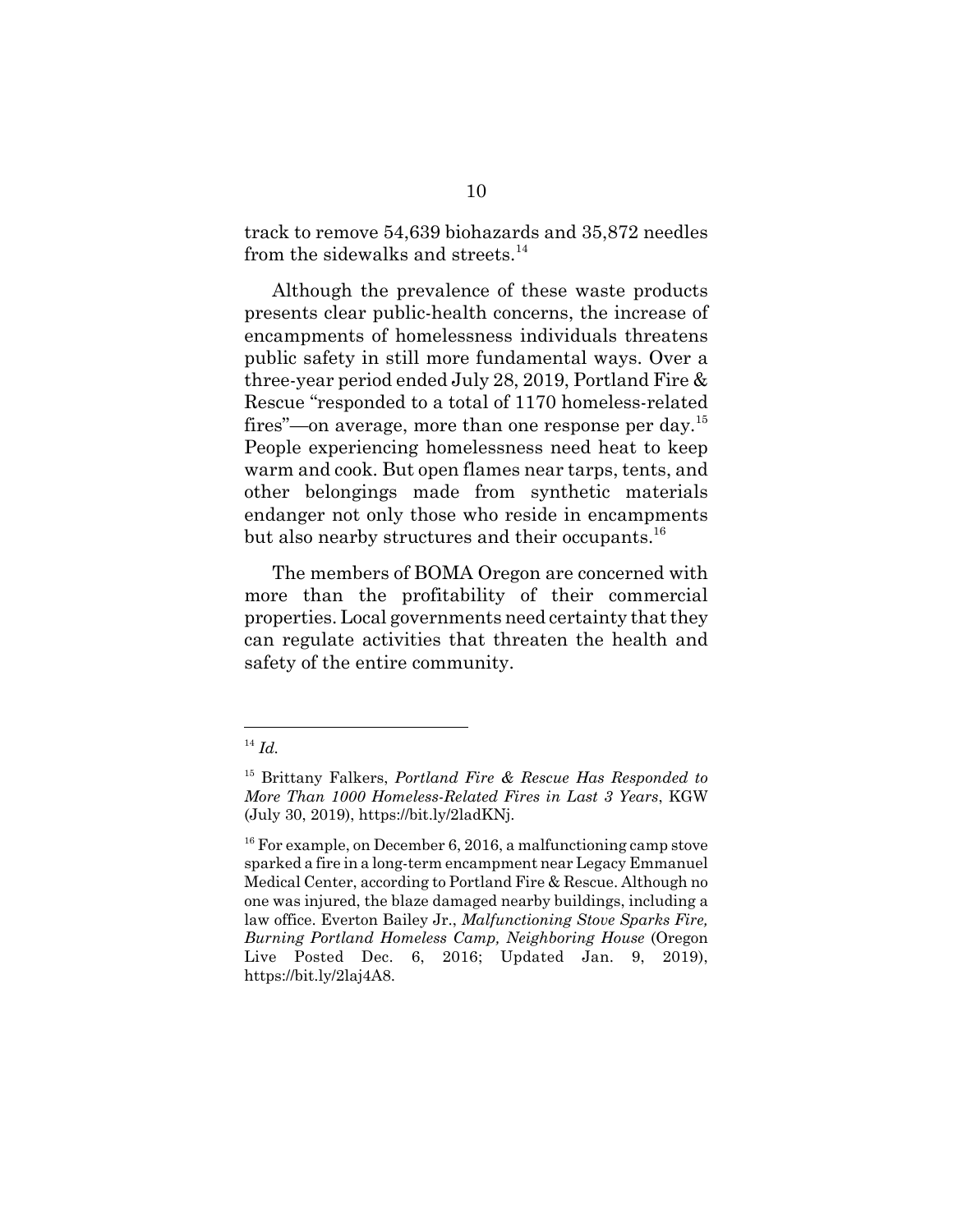### **III.** *MARTIN* **PLACES BOMA OREGON MEMBERS IN AN UNTENABLE POSITION.**

What if Judge Smith is correct that the "panel's decision effectively allows homeless individuals to sleep and live wherever they wish on most public property"? *Martin*, 920 F.3d at 596 (dissenting from denial of rehearing en banc). Some police departments have already backed away from enforcing public camping ordinances as a direct result of *Martin*. 17

The U.S. District Court for the District of Oregon recently certified a class seeking a declaration that the City of Grants Pass's prohibitions on camping in public areas are unconstitutional. *See Blake v. City of Grants Pass*, No. 18-cv-01823, 2019 WL 3717800, at \*7 (D. Or. Aug. 7, 2019). In part, the subject ordinances provide that "any person found in violation . . . may be immediately removed from the premises." *Id.* at \*2. Property and business owners do not have the legal authority to remove individuals from the sidewalks abutting their property—nor is it advisable for them to engage in self-help—no matter the hazard they pose.

*Martin* has placed owners and lessees in an untenable position between a protected group and

<sup>&</sup>lt;sup>17</sup> The Portland Police Bureau announced that "[i]n light [of] the United States Court of Appeals for the Ninth Circuit ruling regarding *Martin v. City of Boise*, [it] is not citing people for [violations of Portland City Code] 14A.50.020," the public-camping ordinance. Maggie Vespa, *Portland Police Will Not Cite Homeless for Sleeping on Streets, Citing Court Ruling*, KGW (Sept. 7, 2018), https://bit.ly/2mavRCV. Granted, the police had enforced that provision infrequently, but the other repercussions of *Martin* cannot be overlooked.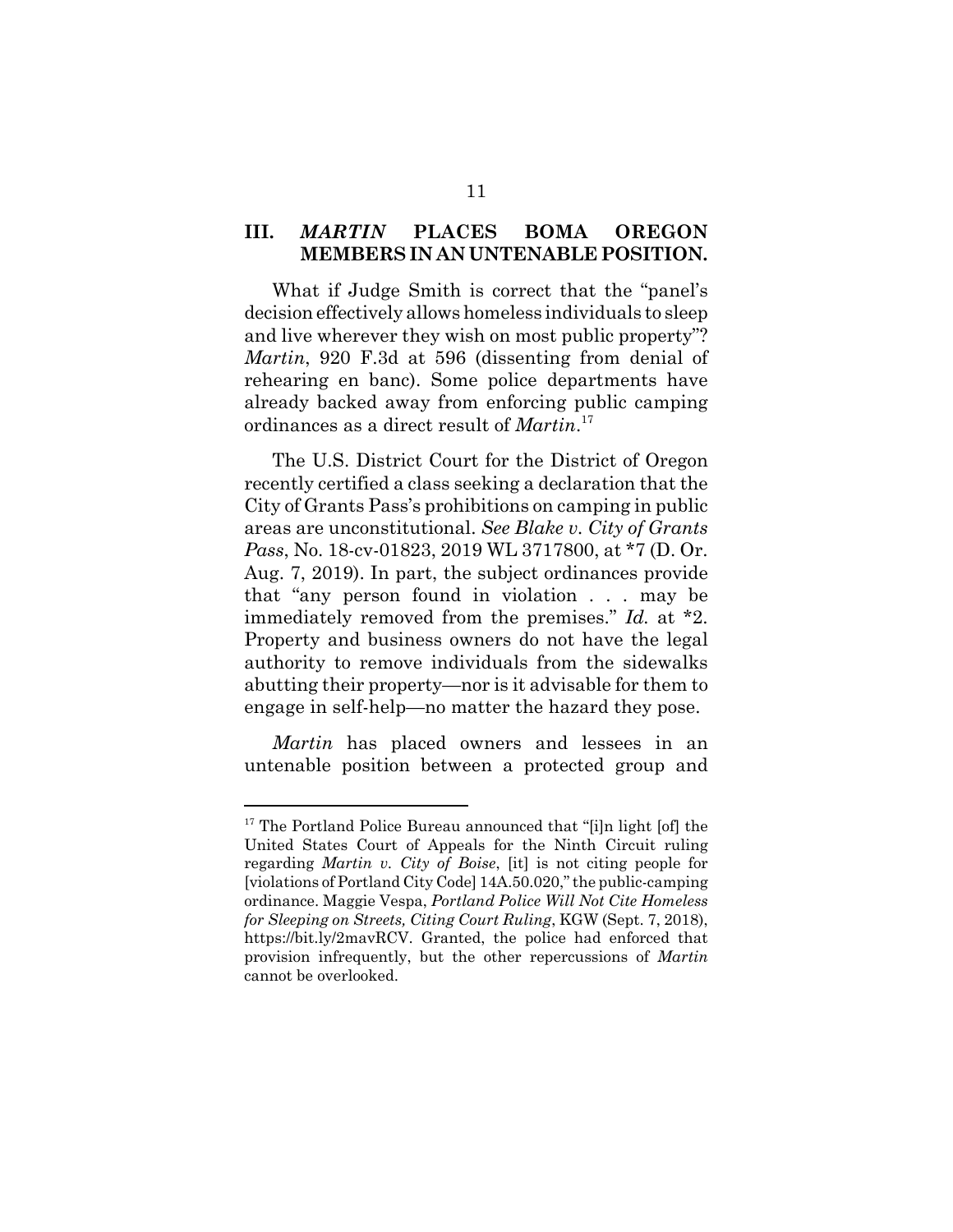ordinances requiring maintenance of the areas surrounding their property. Oregon law allows municipalities to shift liability to a "property owner for injuries sustained as a result of the owner's failure to maintain" adjacent public areas. *See Sims v. Besaw's Cafe*, 997 P.2d 201, 209 (Or. Ct. App. 2000); *see also Marsh v. McLaughlin*, 309 P.2d 188 (Or. 1957); *Olson v. Chuck*, 259 P.2 128 (Or. 1953). A number of cities, including Portland and Eugene, have enacted ordinances that do just that. *See* Portland City Code § 17.28.020(A); Eugene City Code § 7.375(2) & (3). Many of these ordinances can be read to require more than keeping sidewalks in good repair. In the state capital, Salem, "[t]he owners, lessees, and occupants [of property abutting any sidewalk are] liable to any person suffering bodily injuries or property damage as a result of any breach of a duty" to "keep such sidewalk *clean and clear* of . . . obstructions for the safe use of the public at all times." Salem Code of Ordinances § 78.220(a) & (b) (emphasis added); *see also Harris v. Sanders*, 919 P.2d 512, 515 (Or. Ct. App. 1996) (allowing jury to decide whether landowner had failed to maintain public sidewalk free of "encumbrances . . . or other similar conditions" by not clearing "brown, wet and 'mushy-like'" leaves plaintiff allegedly slipped on).

A person camping on the sidewalk or on the public area separating the sidewalk and the road (variously known as the curb strip, hellstrip, and grassplot, among other things) presents a significant hazard to pedestrians and individuals who rely on mobility devices for transportation. Could property owners face liability if someone were to trip over discarded bedding? Slip-and-fall injuries were plainly the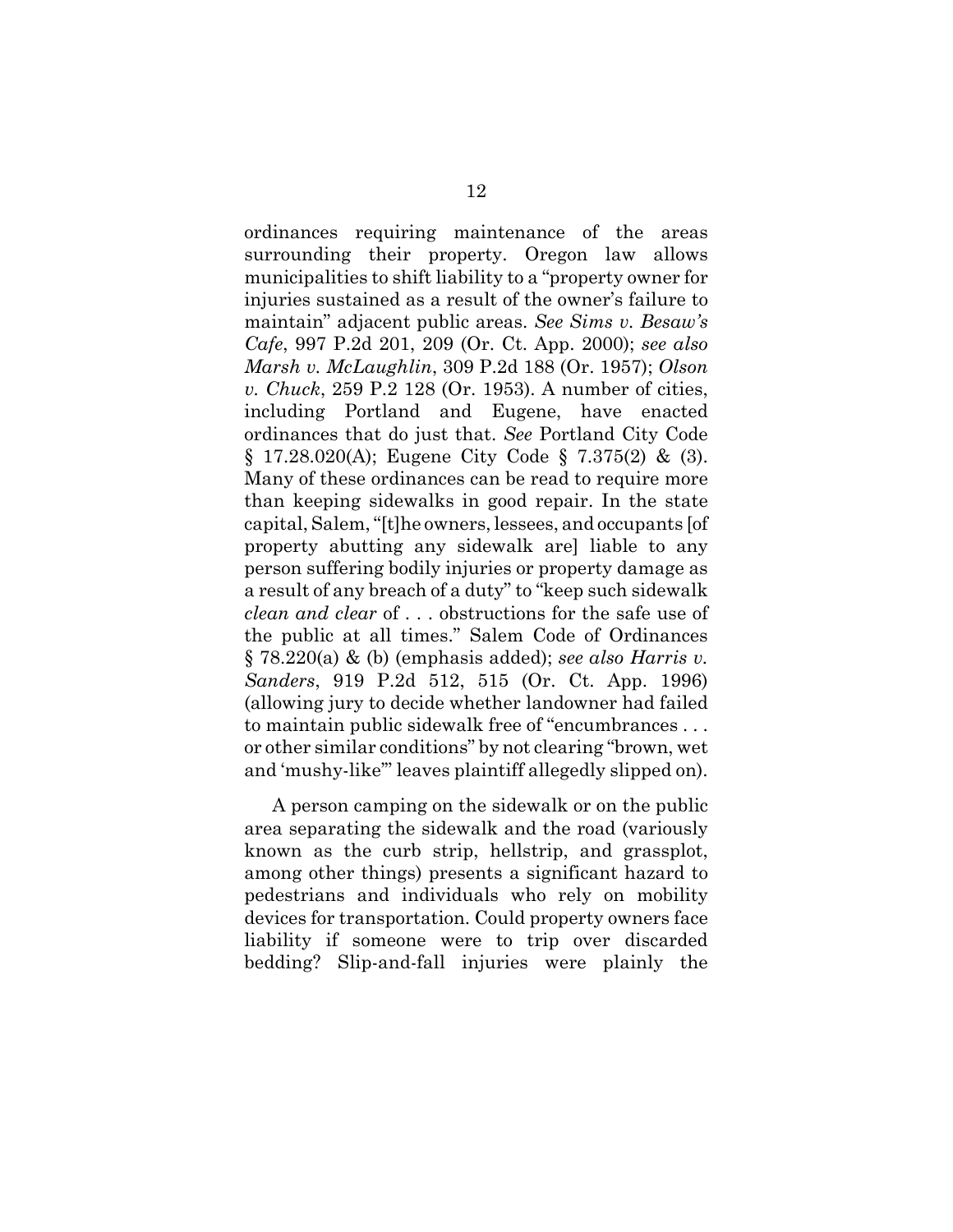primary concern motivating enactment of such ordinances. Nevertheless, as Judge Smith noted, individuals living on the streets engage in other "involuntary conduct" and "life-sustaining activities" on adjacent property for which owners could be held responsible.

Suppose a property owner is unable to clean up an encampment on a sidewalk abutting her building, and a passerby were to suffer an injury or contract an illness due to human-waste discharge. Could a property owner be subject to liability for not maintaining the right of way in a "clean and clear" condition? This hypothetical situation is not far-fetched. Beaverton municipal ordinances, for example, do not limit property-owner exposure to the risks associated with common slipping hazards, like snow and ice; rather, property owners can be subject to liability for allowing adjacent public property to exist "in such condition as to present an *unreasonable risk of danger* to persons or property . . . for all claims arising from that condition." Beaverton City Code § 5.05.018(D) (emphasis added).

#### \* \* \*

Invalidating public-health and -safety ordinances does not help the homeless. Moreover, the limitations *Martin* places on law-enforcement officials diminishes their opportunity and leverage to direct the homeless to the services they need. The decision is ill-conceived and fails to consider the potential social and legal ramifications of its holding and underlying logic.